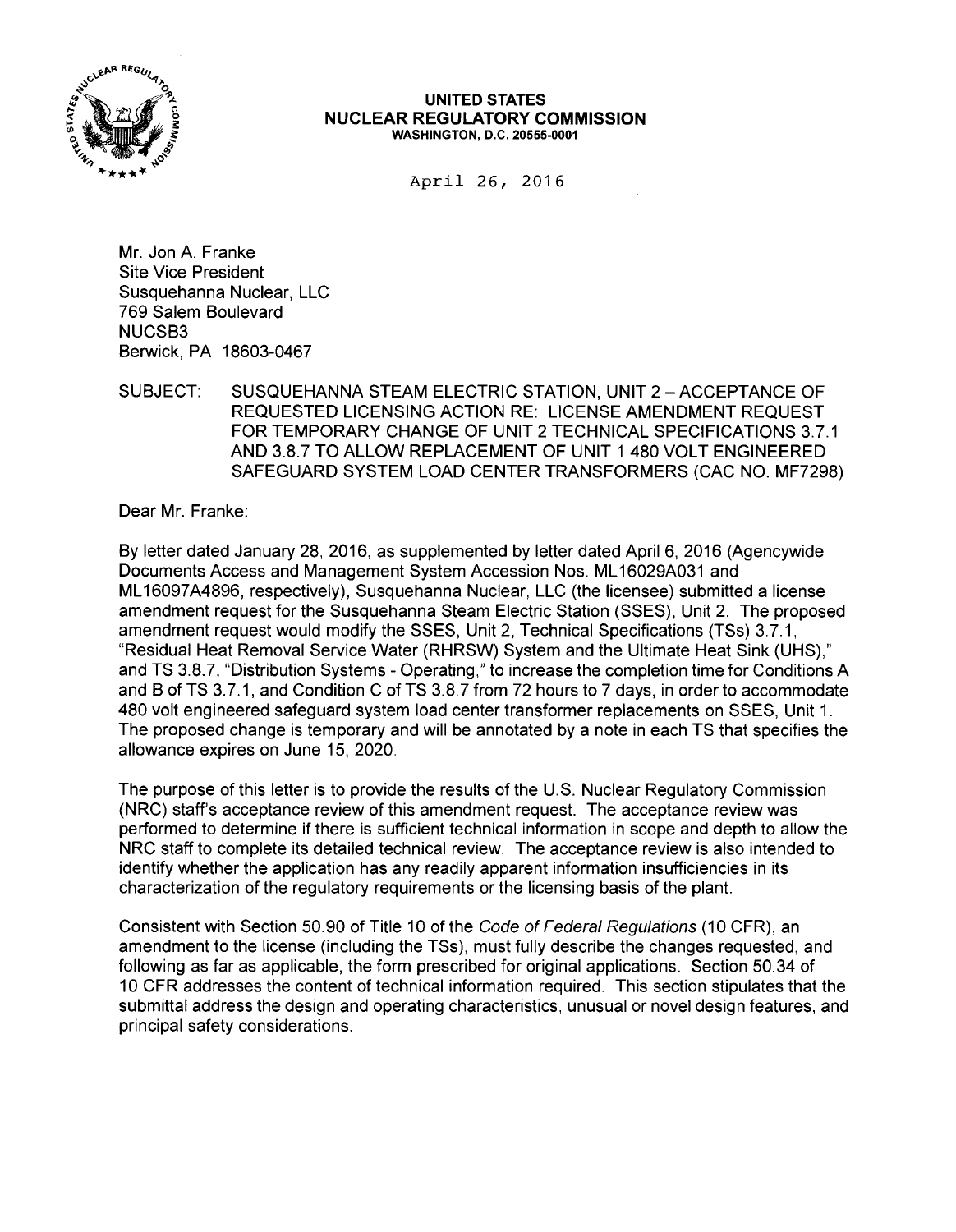J. Franke - 2 -

The NRC staff has reviewed your application, along with the supplemental information, and concluded that it does provide technical information in sufficient detail to enable the NRC staff to complete its detailed technical review and make an independent assessment regarding the acceptability of the proposed amendment in terms of regulatory requirements and the protection of public health and safety and the environment. Given the lesser scope and depth of the acceptance review as compared to the detailed technical review, there may be instances in which issues that impact the NRC staff's ability to complete the detailed technical review are identified despite completion of an adequate acceptance review. You will be advised of any further information needed to support the NRC staff's detailed technical review by separate correspondence.

If you have any questions, please contact me at  $301-415-1387$  or Tanya. Hood@nrc.gov.

 ${\mathsf S}$ /ncerely, -Siya & Atey  $\iota$ 

Tanya E. Hood, Project Manager Plant Licensing Branch 1-2 Division of Operating Reactor Licensing Office of Nuclear Reactor Regulation

Docket No. 50-388

cc: Distribution via Listserv